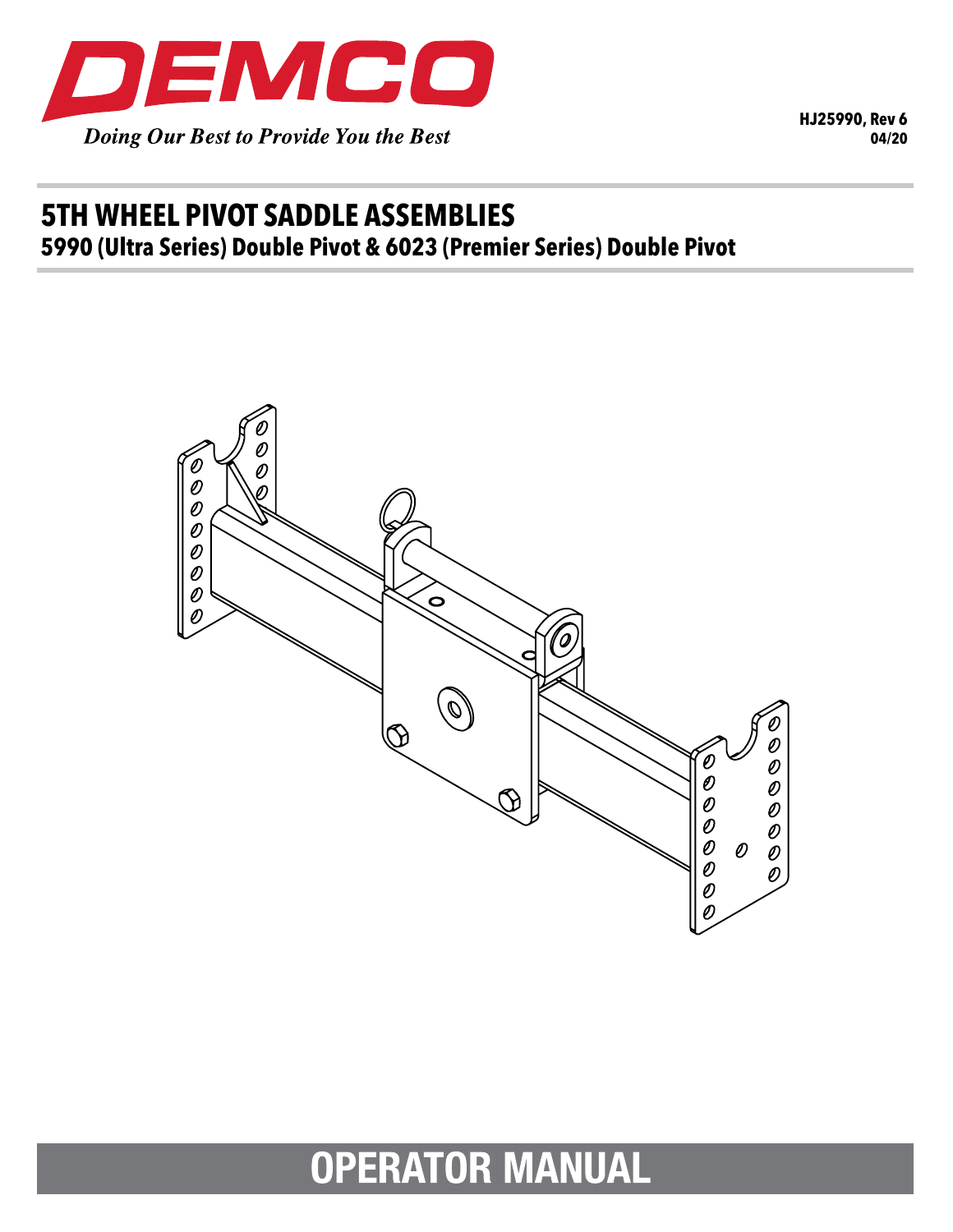### **WARRANTY POLICY, OPERATOR MANUALS, PARTS MANUALS & REGISTRATION**

Go online to www.demco-products.com to review Demco warranty policies, operator manuals and register your Demco product.

# **Torque Specifications**

#### **BOLT TORQUE DATA FOR STANDARD NUTS, BOLTS, AND CAPSCREWS.**

Tighten all bolts to torques specified in chart unless otherwise noted. Check tightness of bolts periodically, using bolt chart as guide. Re- place hardware with same grade bolt.

NOTE: Unless otherwise specified, high-strength Grade 5 hex bolts are used throughout assembly of equipment.

Torque figures indicated are valid for non-greased or non-oiled threads and heads unless otherwise specified. Therefore, do not grease or oil bolts or capscrews unless otherwise specified in this manual. When using locking elements, increase torque values by 5%.

\* GRADE or CLASS value for bolts and capscrews are identified by their head markings.

| "А"     |     | <b>GRADE 2</b><br>lb-ft (N.m) | <b>GRADE 5</b><br>lb-ft | (N.m) | <b>GRADE 8</b><br>(N.m)<br>lb-ft |        |
|---------|-----|-------------------------------|-------------------------|-------|----------------------------------|--------|
|         |     |                               |                         |       |                                  |        |
| $1/4$ " | 6   | (8)                           | 9                       | (12)  | 12                               | (16)   |
| 5/16"   | 10  | (13)                          | 18                      | (25)  | 25                               | (35)   |
| 3/8"    | 20  | (27)                          | 30                      | (40)  | 45                               | (60)   |
| 7/16"   | 30  | (40)                          | 50                      | (70)  | 80                               | (110)  |
| $1/2$ " | 45  | (60)                          | 75                      | (100) | 115                              | (155)  |
| 9/16"   | 70  | (95)                          | 115                     | (155) | 165                              | (220)  |
| 5/8"    | 95  | (130)                         | 150                     | (200) | 225                              | (300)  |
| 3/4"    | 165 | (225)                         | 290                     | (390) | 400                              | (540)  |
| 7/8"    | 170 | (230)                         | 420                     | (570) | 650                              | (880)  |
| 1"      | 225 | (300)                         | 630                     | (850) | 970                              | (1310) |

### **Bolt Torque for Standard bolts \***

## **Bolt Torque for Metric bolts \***

|     | <b>CLASS 8.8</b> |       |       | <b>CLASS 9.8</b> | <b>CLASS 10.9</b> |        |  |
|-----|------------------|-------|-------|------------------|-------------------|--------|--|
| "А" | lb-ft            | (N.m) | lb-ft | (N.m)            | lb-ft             | (N.m)  |  |
| 6   | 9                | (13)  | 10    | (14)             | 13                | (17)   |  |
| 7   | 15               | (21)  | 18    | (24)             | 21                | (29)   |  |
| 8   | 23               | (31)  | 25    | (34)             | 31                | (42)   |  |
| 10  | 45               | (61)  | 50    | (68)             | 61                | (83)   |  |
| 12  | 78               | (106) | 88    | (118)            | 106               | (144)  |  |
| 14  | 125              | (169) | 140   | (189)            | 170               | (230)  |  |
| 16  | 194              | (263) | 216   | (293)            | 263               | (357)  |  |
| 18  | 268              | (363) |       |                  | 364               | (493)  |  |
| 20  | 378              | (513) |       |                  | 515               | (689)  |  |
| 22  | 516              | (699) |       |                  | 702               | (952)  |  |
| 24  | 654              | (886) |       |                  | 890               | (1206) |  |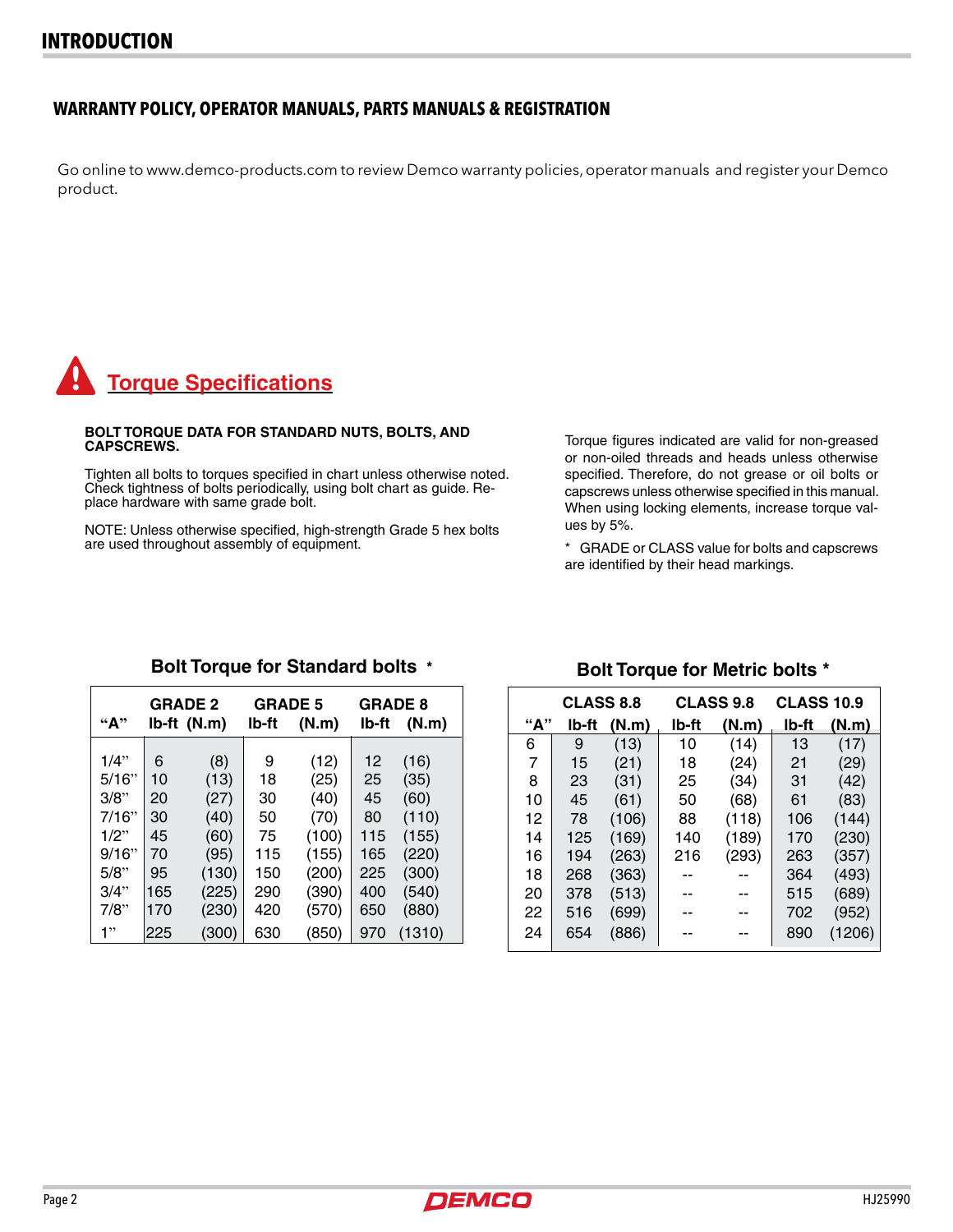## **5990 (ULTRA SERIES) & 6023 (PREMIER SERIES) DOUBLE PIVOT SADDLE ASSEMBLY**

The saddle bracket assembly (5990 & 6023) is preassembled at the factory. Attach to side rails by following hitch assembly instructions that accompany the side rails and base rails. Hitch attachment instructions are included in the 5th wheel head instructions.



#### **5990 & 6023 Parts List**

| <b>ITEM</b>              | <b>PART#</b> | <b>QTY</b>     | <b>DESCRIPTION</b>                                 |
|--------------------------|--------------|----------------|----------------------------------------------------|
|                          | 00085        | $\overline{2}$ | .50 FLAT WASHER                                    |
| $\overline{2}$           | 01896        | $\overline{2}$ | BOLT, .50 NC X 4.00 HEX HEAD GR.5                  |
| 3                        | 02178        | $\overline{2}$ | NUT, .50NC LOCK, NY. INSERT                        |
| 4                        | 14150-76     | $\mathbf{1}$   | PIVOT SADDLE ASSEMBLY                              |
| 5                        | 14151-76     | 1.             | PIVOT SADDLE TUBE ASSY f/ ULTRA<br><b>SERIES</b>   |
| $\overline{\phantom{0}}$ | 14387-76     | 1.             | PIVOT SADDLE TUBE ASSY f/ PREMIER<br><b>SERIES</b> |
| 6                        | 14153-95     | $\overline{2}$ | PIVOT SPACER BUSHING                               |
| $\overline{7}$           | 14207        | $\mathbf{1}$   | <b>TEFLON SHIM</b>                                 |
| 8                        | 14209-95     | $\mathbf{1}$   | PIVOT PIN ASSY.                                    |
| 9                        | 14221        | $\overline{2}$ | LYNCH PIN, .313                                    |
| 10                       | 14222-95     | 1              | PIVOT PIN 1"                                       |
| 11                       | 15769        | $\overline{2}$ | URETHANE BUMPER                                    |

**Please order replacement parts by PART NO. and DESCRIPTION.**